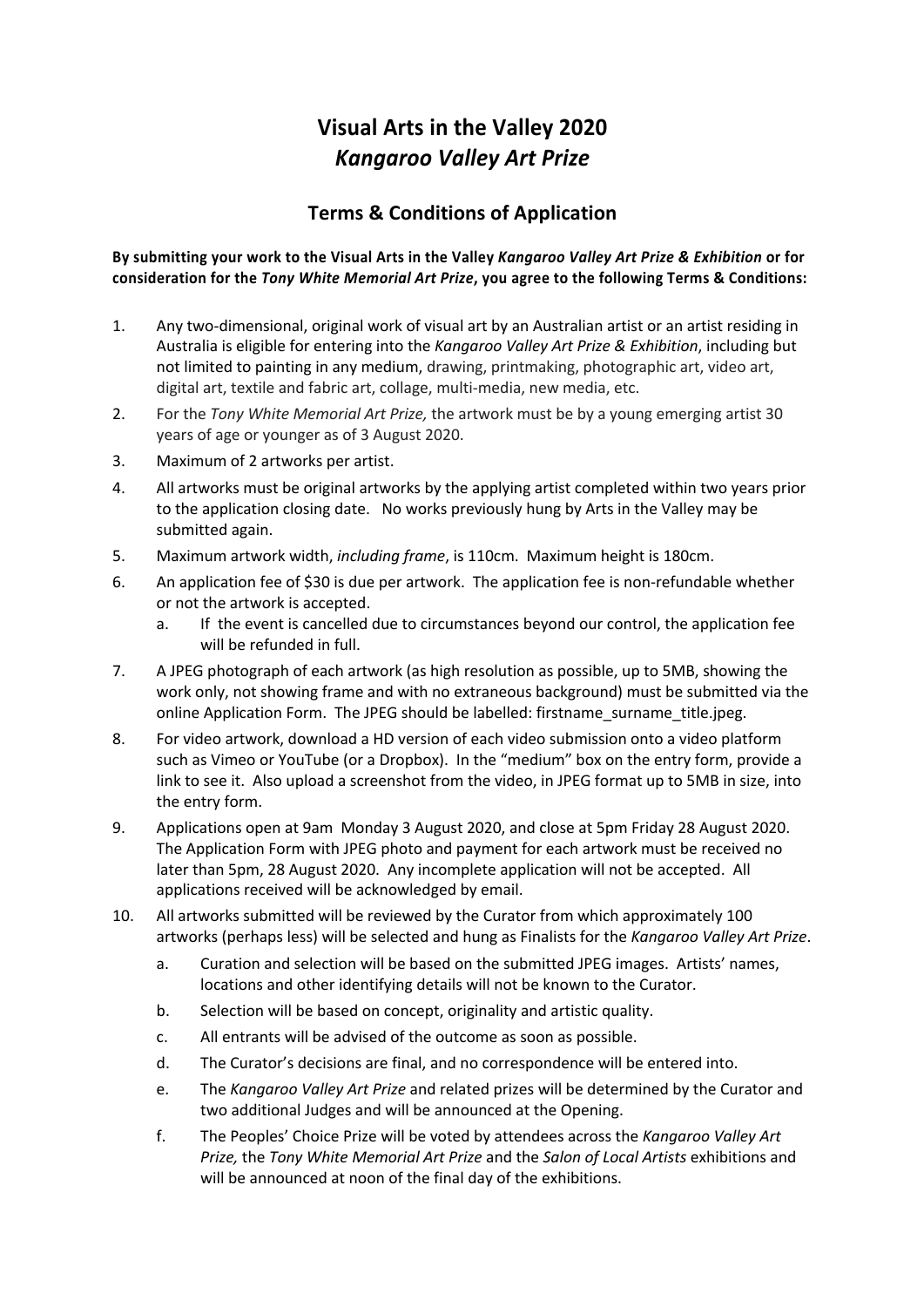- 11. All selected artworks must be framed, or on stretched gallery canvas or other support system, ready for wall hanging. Exception for video works, which will be discussed with the artist after acceptance, with all video equipment being the responsibility of the artist.
	- a. All artworks must be fitted with two D-rings, ~50mm from the top of the artwork, on the back of the frame or stretcher. *Do not* attach string or wire to these D-rings.
	- b. If you wish to add string for the ease of buyers, do so on separate D-rings *below* the hanging D-rings.
	- c. Frames should be appropriate for the value of the work and should be finished with glued backing paper and framing tape.
	- d. No wet artwork will be accepted.
	- e. Name of the artist, title, medium, size (H x W in centimeters), date completed, sale price and (if represented by a commercial gallery) name of the gallery are to be shown clearly on the back of each accepted artwork.
	- f. Arts in the Valley reserves the right to reject any artworks on delivery if not appropriately prepared for gallery hanging as per the above requirements.
- 12. Artists of accepted artworks are responsible for the delivery of their art to the exhibition site:
	- a. Delivery may be made in person or arranged by courier of your choice (ask fellow artists for advice; not all couriers are the same and not all deliver directly to Kangaroo Valley) to the Kangaroo Valley Hall, 177 Moss Vale Rd, Kangaroo Valley NSW 2577 on Wednesday 30 September between 9am to 5pm. The office will not be open or staffed other than during those times. No artwork delivered after 5:00pm Wednesday 30 September will be accepted.
	- b. Delivery may also be made by via Australia Post, to arrive at the Kangaroo Valley Post Office no later than Wednesday 30 September, addressed to Visual Arts in the Valley, PO Box 6114, Kangaroo Valley NSW 2577. No artwork arriving later than Wednesday 30 September will be accepted.
	- c. If you experience any difficulties, please contact the Director, Gary Moore, at visualartsinthevalley@outlook.com.
- 13. Insurance of each artwork at Kangaroo Valley Hall, in transit to and from the Hall, and during installation and removal, including shipping or posting is the artist's responsibility. Arts in the Valley does not have an accidental and malicious damage insurance policy to cover artworks. All such risks remain with the artist at all times, irrespective of whether the artwork is being handled by a member of the exhibition staff. All reasonable care will be taken by Arts in the Valley.
- 14. All artwork accepted for the *Kangaroo Valley Art Prize* is exclusively for sale by Arts in the Valley, and will be offered for sale during the Exhibition and online until the end of October 2020:
	- a. The artist sets the listed gross sale price.
	- b. All listed sale prices included our 25% commission. For artworks sold, the commission of 25% (incl our GST) will be deducted from the sale price and 75% returned to the artist.
	- c. For artists represented by a professional gallery, special conditions may be determined and will be discussed with the artist.
	- d. Where an artist is registered for GST (please advise with your application), 10% GST is taken to be included in your listed sale price. If registered, the artist is responsible for paying their GST on their proceeds to the ATO.
	- e. For artwork accepted into the *Kangaroo Valley Art Prize*, from the time we receive your application until the end of October 2020, the artwork is for sale exclusively by Arts in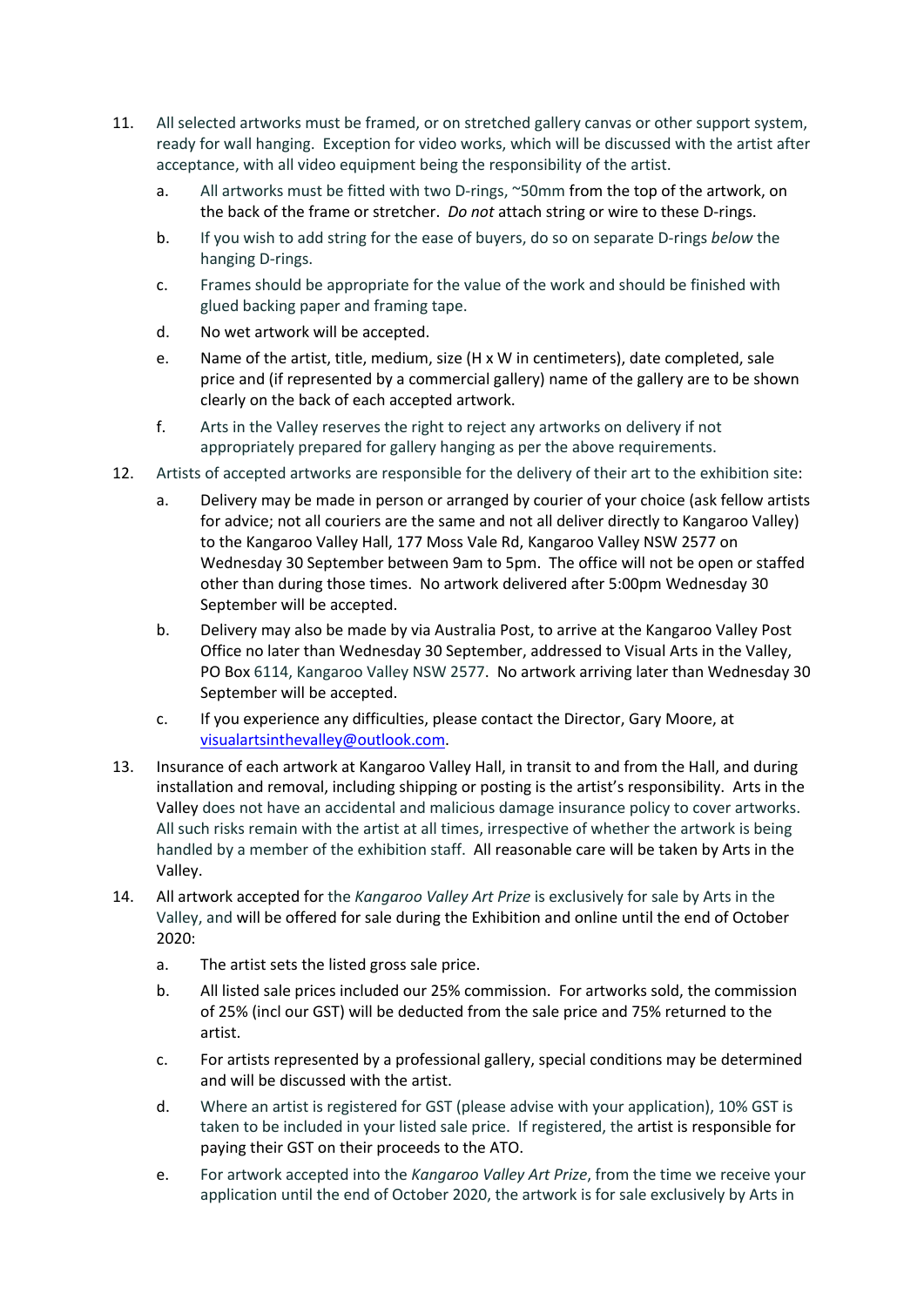the Valley. If any of your exhibited artwork sells during this period, the commission is payable to Arts in the Valley. This clause operates equally for represented and unrepresented artists.

- f. All exhibited artworks will continue to be available exclusively for online sale by Arts in the Valley until 31 October 2020.
- g. If any if your accepted artworks sell online during this extended time, the artist will be contacted so you can make arrangements with the purchaser for delivery. Packaging costs are the responsibility of the artist; delivery costs are the responsibility of the purchaser.
- 15. All artworks not sold during the Exhibition are to be collected by the exhibiting artist or authorised representative from the Kangaroo Valley Hall on Monday 5 October between 2:30- 5pm, Tuesday 2 October between 9am-12noon, or from the Show Office at the adjacent Kangaroo Valley Showgrounds *by appointment* on Saturday or Sunday 10-11 October.
	- a. Any artwork held beyond Sunday 11 October will incur a \$10/day storage charge until collected.
	- b. Artworks requiring packaging for courier pick-up will incur a \$20 packaging and handling fee, more if special conditions, time or materials apply. In all cases, original packing materials will be retained and use for re-packaging whereever possible. This fee will be invoiced directly to the artist or, in the case of another artwork being sold, will be deducted from the account to the artist.
	- c. Artworks to be returned via Australia Post will incur a \$20 packaging and handling fee, plus postage, more if any special conditions, time or materials apply. This fee will be added COD via AusPost at the time of posting.
	- d. Visual ID will be required for the collection of unsold artworks.
	- e. Artworks may be sold to the end of the Exhibition on 5 October and online after that. Please check the online gallery shop www.artsinthevalley.net.au/gallery to see if your work(s) have sold before preparing to collect your work.
	- f. Anyone collecting artwork on behalf of the artist must show written authorisation from the artist and proof of their ID for the artwork to be released.
	- g. If a courier is collecting your artwork, please advise our Manager, Natalie Harker, of the name of the authorised courier at info@artsinthevalley.net.au.
	- h. Any arrangement outside of these times must be agreed in writing with the Director, Gary Moore, via email at visualartsinthevalley@outlook.com.
- 16. Visual Arts in the Valley wishes to encourage all artists to enter, including regional, city and interstate artists. We will therefore do whatever we can within reason to assist you in delivery and collection.
- 17. Arts in the Valley will account to the artist for sold artworks by 16 October 2020, and within two weeks of any subsequent online sales.
- 18. Arts in the Valley reserves the right to have accepted artwork and any images of artwork in the exhibition reproduced for the exhibition catalogue, publicity, advertising, any electronic media or archival purposes in any manner connected with the exhibition or its sponsors, now or in the future, including in any book on Arts in the Valley that may at any time become available for sale.
- 19. Should the artist wish to use images of accepted artwork for any promotional purposes including websites, opening invitations or photos submitted to publications, please credit Visual Arts in the Valley / *Kangaroo Valley Art Prize* and if possible establish a link to our website https://www.artsinthevalley.net.au/artprize.
- 20. The terms of this agreement apply into the future and are not limited to the year of